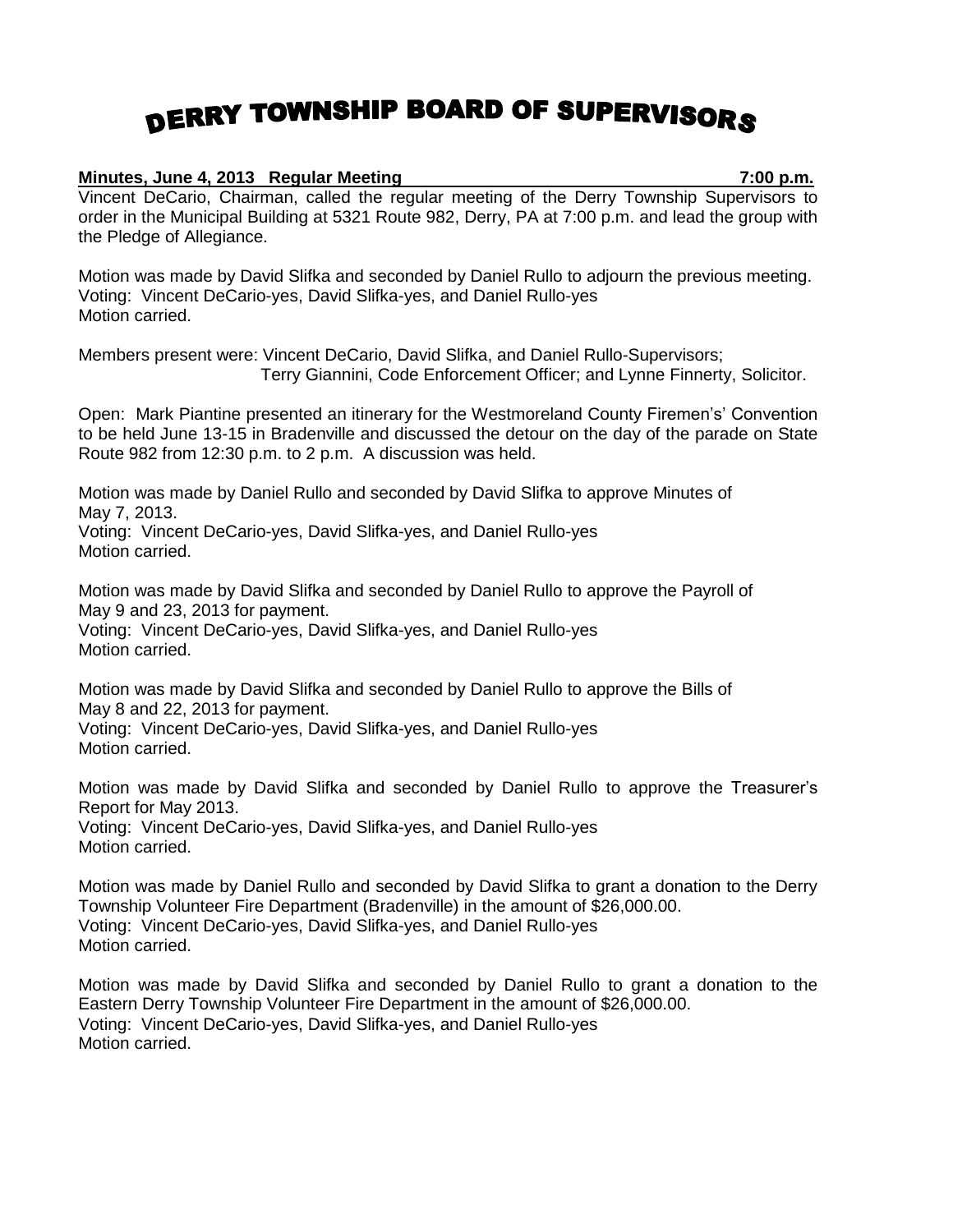Motion was made by Daniel Rullo and seconded by David Slifka to grant a donation to Derry Borough Volunteer Fire Department, Blairsville Volunteer Fire Department, and New Alexandria Volunteer Fire Department in the amount of \$1,500.00 each.

Voting: Vincent DeCario-yes, David Slifka-yes, and Daniel Rullo-yes Motion carried.

Motion was made by David Slifka and seconded by Daniel Rullo to grant a donation to the Mechesneytown, Pershing, and Salem Cemetery Associations for the maintenance of the abandoned cemeteries in the amount of \$600.00 each.

Voting: Vincent DeCario-yes, David Slifka-yes, and Daniel Rullo-yes Motion carried.

Motion was made by Daniel Rullo and seconded by David Slifka to grant a donation to the Caldwell Memorial Library in the amount of \$3,500.00. Voting: Vincent DeCario-yes, David Slifka-yes, and Daniel Rullo-yes Motion carried.

Motion was made by David Slifka and seconded by Daniel Rullo to grant a donation to the Derry Area Youth Athletic Association in the amount of \$500.00.

Voting: Vincent DeCario-yes, David Slifka-yes, and Daniel Rullo-yes Motion carried.

Motion was made by Daniel Rullo and seconded by David Slifka to grant a donation to "Faith in Action" in the amount of \$1,200.00. Voting: Vincent DeCario-yes, David Slifka-yes, and Daniel Rullo-yes Motion carried.

Motion was made by David Slifka and seconded by Daniel Rullo to grant a donation to the Derry Area Hockey Association in the amount of \$500.00. Voting: Vincent DeCario-yes, David Slifka-yes, and Daniel Rullo-yes Motion carried.

Motion was made by Daniel Rullo and seconded by David Slifka to grant a donation to the Derry Township Agricultural Fair Association to provide sponsorship funds to be used for the entertainment and special attractions at this year's fair in the amount of \$2,000.00 Voting: Vincent DeCario-yes, David Slifka-yes, and Daniel Rullo-yes Motion carried.

Motion was made by David Slifka and seconded by Daniel Rullo to grant a donation to the Murrysville medic One (Support 610) in the amount of \$500.00. Voting: Vincent DeCario-yes, David Slifka-yes, and Daniel Rullo-yes Motion carried.

Motion was made Daniel Rullo and seconded by David Slifka to review the Walter & Shirley Gill Subdivision located along the Pizza Barn Road Ext. in Cokeville Heights contingent upon the approval of the Westmoreland County Department of Planning and Development:

Approval of this plan does not constitute acceptance of the streets as dedicated and laid out on said plan until they are developed to the Township's specifications at which time formal written notice of acceptance of dedication will be delivered by the Derry Township Board of Supervisors to the developer.

Voting: Vincent DeCario-yes, David Slifka-yes, and Daniel Rullo-yes Motion carried.